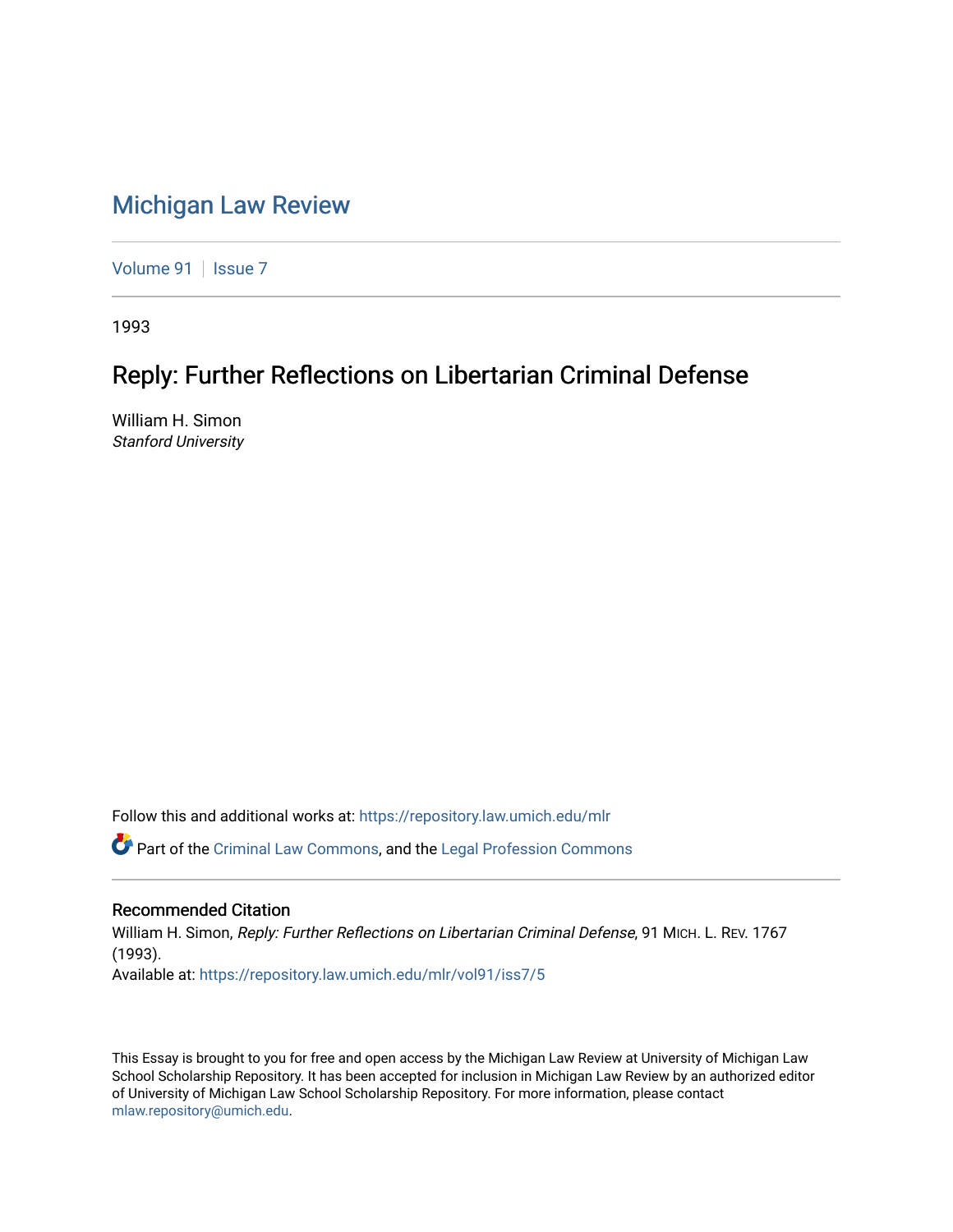## **REPLY: FURTHER REFLECTIONS ON LIBERTARIAN** CRIMINAL **DEFENSE**

### *William H. Simon*

Since David Luban's is the work on legal ethics that I admire and agree with most, there is an element of perversity in my vehement critique of his arguments on criminal defense. I am therefore especially thankful for his gracious and thoughtful response. Nevertheless, I remain convinced that Luban is mistaken in excepting criminal defense from much of the responsibility to substantive justice that we both think appropriate in every other sphere of lawyering.

#### I. LIBERTARIANISM V. LIBERALISM

Luban takes exception to my characterization of his position as libertarian, rather than liberal.<sup>1</sup> It is clear why he prefers the term liberal. Libertarianism is a term associated with doctrines that, outside the sphere of legal ethics, mainstream discourse treats as extreme and marginal. Yet the hallmark of these doctrines is precisely the privileging of the danger of state violations of rights over the danger of private violations of rights upon which Luban's analysis depends.

Luban argues that liberalism starts with the idea of checking state abuse of rights.<sup>2</sup> I think it is more plausible to assert that liberalism starts with the idea of rights. You cannot derive aggressive defense from this notion of rights because aggressive defense often aims to achieve goals that are inconsistent with rights: either to help the defendant achieve a result to which she is not substantively entitled or to help her escape the consequences of her violation of the victim's rights. The traditional public ambivalence or hostility toward aggressive defense is solidly grounded in the liberal conception of rights.

A basic problem for libertarians is the possibility that the enforcement of the substantive rights to which they are committed may require a more powerful state than they can tolerate. Their broad, categorical proposals to limit the state's power to abuse rights also limit its power to enforce them. Luban denies this paradox. He appears to argue that whether there is a trade-off — between the protec-

<sup>1.</sup> David Luban, *Are Criminal Defenders Different?,* 91 MICH. L. REv. 1729, 1730 (1993).

<sup>2.</sup> *Id.* at 1749-52.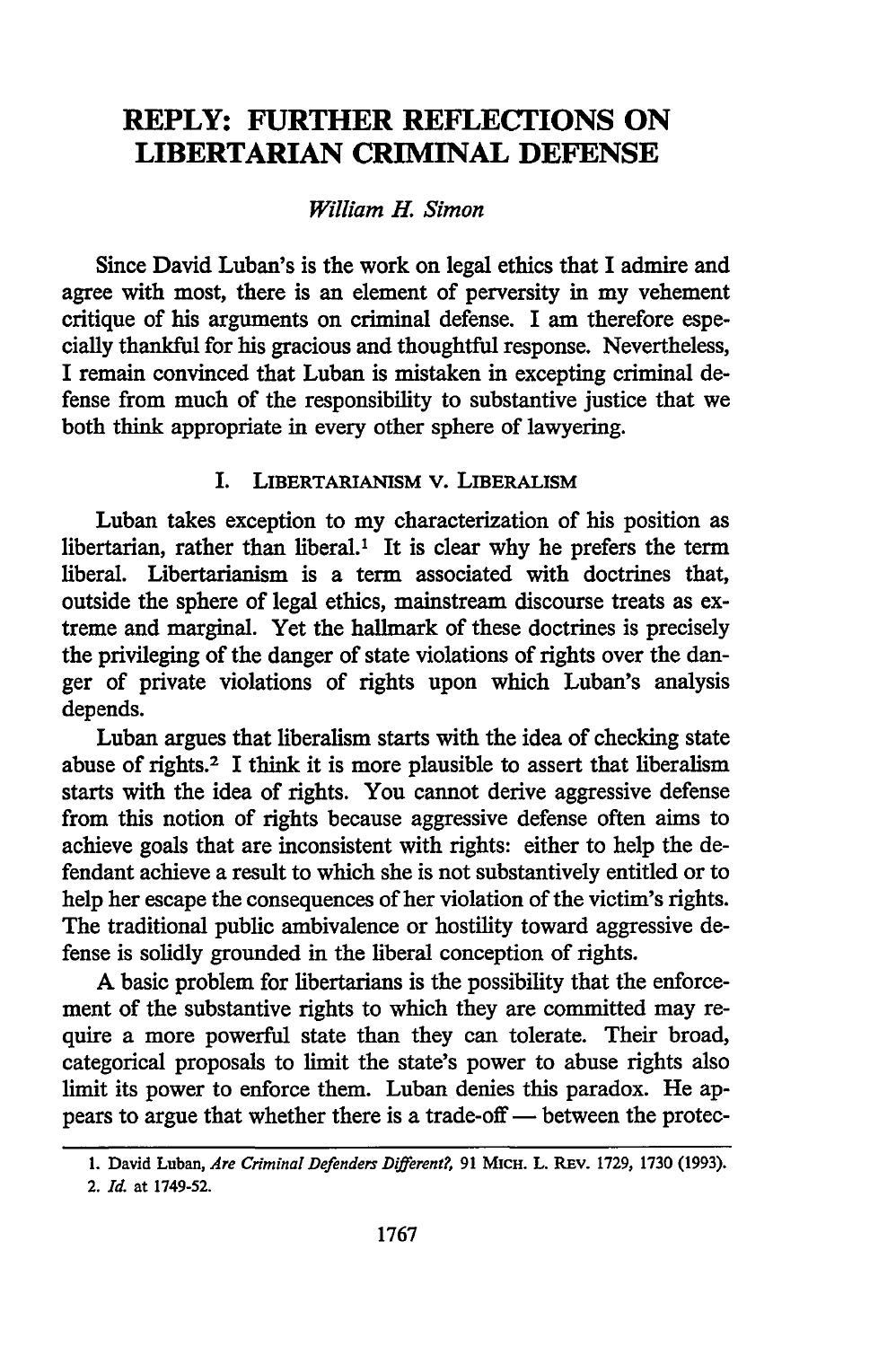tion against state abuse that aggressive defense affords and the enforcement of the substantive criminal law  $-$  is an empirical question. He also seems to suggest that I have the burden of proof on this issue, and that I have failed to carry the burden.<sup>3</sup>

Recall, however, that I defined aggressive defense in terms of conduct that increased the probability of acquittal without tending to facilitate adjudication on the merits.4 Thus, if aggressive defense has any effect at all on outcomes, it will almost necessarily frustrate substantive enforcement.

Whether aggressive defense *has* any impact on outcomes *is* an empirical question, and I am inclined to agree with Luban's intuition that, from the point of view of the whole system, its impact is probably slight. But this fact seems far more damaging to Luban's position than mine. As I will elaborate below, I do not believe that the only harm of aggressive defense is to contribute to wrongful outcomes; I think the principal harm it causes is to distort the normative understanding of criminal defense and the moral self-conception of its practitioners. On the other hand, Luban thinks the unique benefit of aggressive defense is to check the power of the state, and I do not see how it could have such an effect unless it also had an effect on outcomes.

#### II. IMBALANCE

Luban's comparative analysis of funding and personnel suggests that there is some substance to the ritual claim that the prosecution has a resource advantage. I will suggest in a moment that this fact is beside the main point of my argument, but I note here that there are some reasons why one might expect the prosecution to have more resources even in a fair system.

First, not all the activities of prosecutors involve prosecution. Prosecutors spend a substantial amount of time investigating and analyzing cases that they never file. There is no general counterpart to the prosecutor's "screening" activity on the defense side. Although a few wealthy individuals occasionally consult defense lawyers before they are charged or in situations where charges are never filed, nearly all defense work is performed after charging.

Second, prosecutors labor under a procedural disadvantage that dwarfs all the advantages Luban emphasizes. They have the burden of

<sup>3.</sup> *Id.* at 1730-31.

<sup>4.</sup> William H. Simon, *The Ethics of Criminal Defense,* 91 MICH. L. REV. 1703, 1705-06 (1993).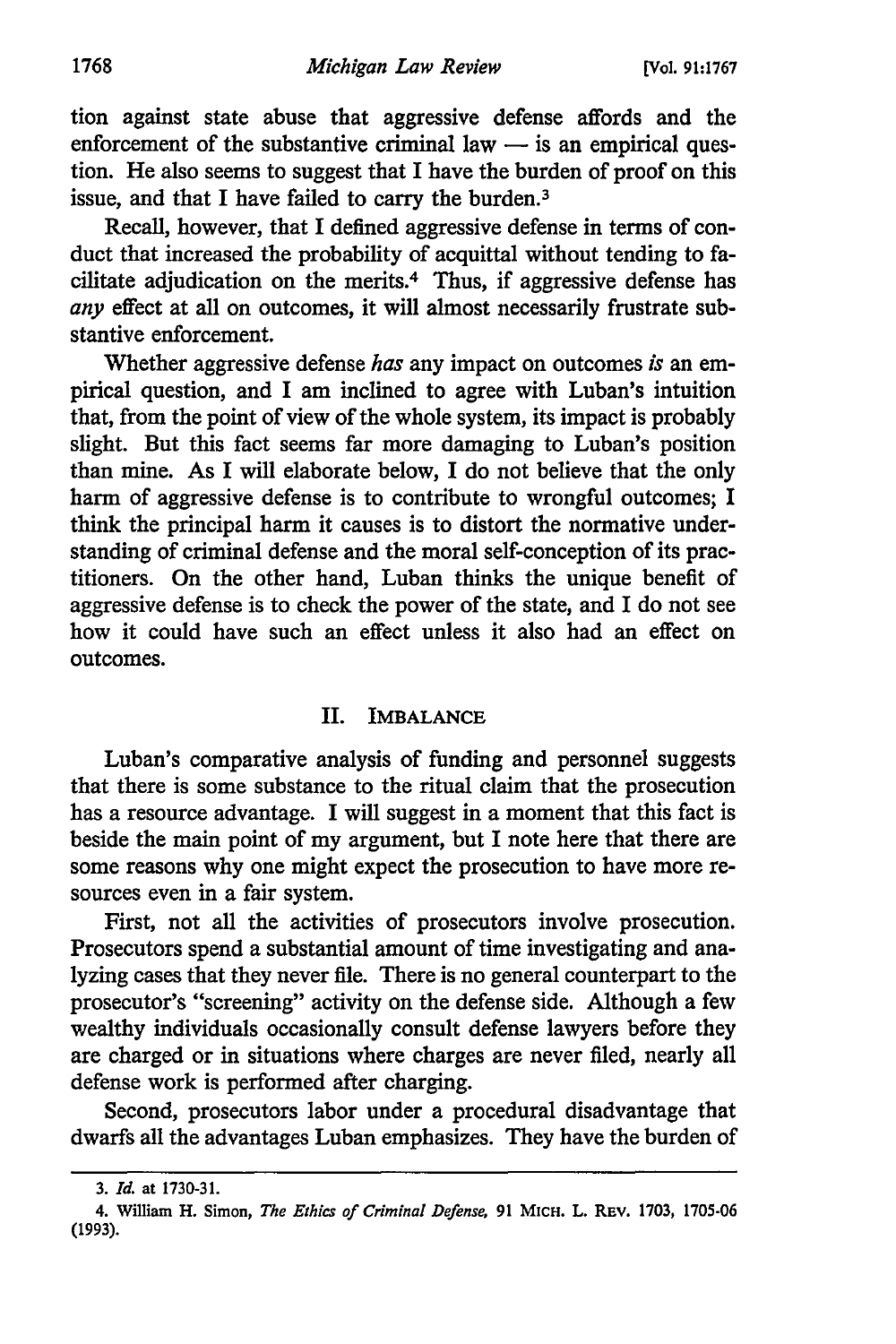proof, and it is a high one. In general I would expect the party with the burden of proof to require a resource advantage.

Third, some prosecution activities benefit the defense because of the *Brady* rule requiring the prosecutor to make exculpatory material available to the defense. By contrast, defense activities typically benefit only the defense.

Luban also mentions a series of procedural rules that he thinks support the claim that there is an "inherent inequality of litigating position" in favor of the state and against the defendant.<sup>5</sup> I agree that the rules he mentions — such as the defendant's limited right to discovery of the prosecution's case  $-$  are unsound. I do not think, however, that such a list can be summed into a general conclusion about inequality. There is no metric that can measure these disadvantages against the prosecution's advantages and, even if there were, there is no intelligible standard of procedural equality to apply to the measures. Surely equality can not mean that the prosecution and the defense have equal probabilities of winning. The fact that prosecutors win disproportionately says little about fairness until we know something about how often they deserved substantively to win.

The fact that there are unsound procedures that disadvantage defendants is a matter for concern. The reason for concern, however, is not that the situation violates some abstract notion of procedural equality, but that it creates a risk of substantively unjust conviction. That risk is not present in all cases, however. In cases where we can reliably determine that there is no risk of substantively unjust conviction, the presence of some unsound procedures ought not to warrant aggressive defense.

Moreover, even where abuse is manifest, justifying aggressive defense as a counterweight to specific bad rules and practices is quite different from justifying it as a response to some general potential for state abuse. The potential for state abuse is eternal, but the bad rules and practices could, and some day might, be specifically reformed.

#### III. CATEGORICAL V. CONTEXTUAL JUDGMENT

Most of Luban's arguments are simply irrelevant to the main thrust of my critique, which focused on the *categorical* quality of aggressive defense. If the defendant is factually guilty and the prospective punishment is just, why should the potential for state abuse in

*<sup>5.</sup>* Luban, *supra* note 1, at 1736 (quoting Abraham S. Goldstein, *The State and the Accused: Balance of Advantage in Criminal Procedure,* 69 YALE L.J. 1149, 1199 (1960)).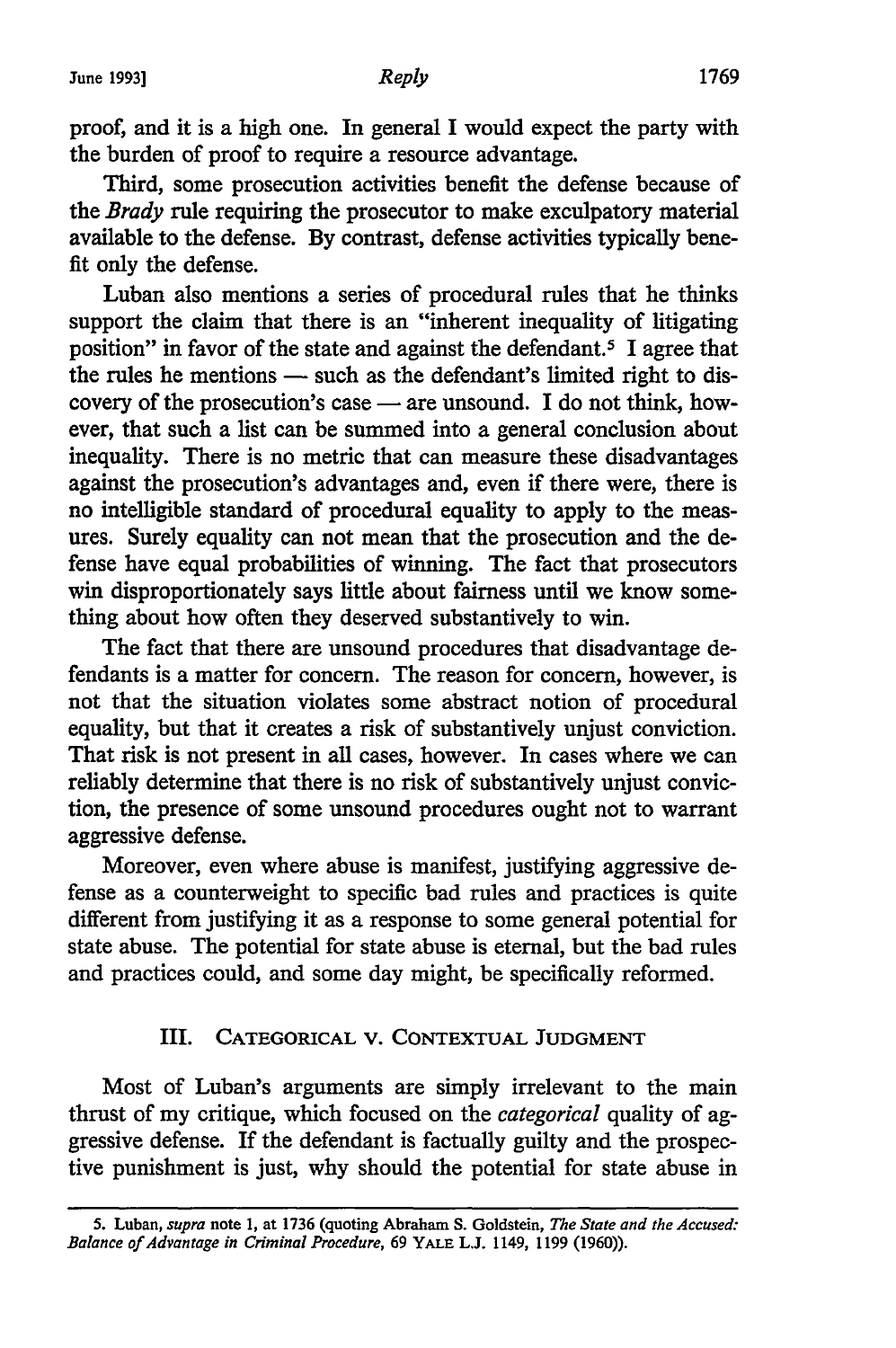some other situation justify the lawyer in, say, impeaching the truthful witness?

Luban responds that discretionary judgments under contextual standards are inappropriate because defenders are overwhelmed and underfunded. These facts in themselves, however, are not objections to discretionary judgment. On the contrary, if resources are insufficient to represent adequately all cases, then it is important to focus them on the cases where they can do the most good. This type of *triage* decision (to use the term employed in the medical context) is a quintessentially discretionary decision, one that necessarily operates on presumptions but discards them when unpredictable circumstances make it appropriate to do so.

Luban apparently believes that lawyers will respond to discretionary norms not by reallocating their efforts to cases that they can benefit most, but by using the norms as excuses for an across-the-board slackening of effort. I am not sure why he expects this result. Luban's own discussion suggests that, even if lawyers abandoned aggressive defense entirely, they would still be unable to perform consistently basic tasks that almost anyone would agree should be performed, such as counseling the client carefully and interviewing witnesses. Although my argument would sometimes give lawyers an excuse for failing to engage in aggressive defense, it would leave untouched a panoply of defense standards that are, given existing practical constraints, quite demanding. My argument might encourage a shift in resources from aggressive defense toward these less controversial activities, but that strikes me as generally desirable. I do not see how it could encourage a general reduction in effort.

One interpretation of Luban's argument focuses on the effect of the ad hoc nullification approach upon defense lawyer morale. He might be saying that urging a lawyer to use less than all his technical abilities for some clients would subvert professional pride in the same way that authorizing a blacksmith to tum out an occasional shoddy horseshoe would do so. But this assumes that the lawyer considers her ultimate product acquittal, rather than justice. In fact, there is reason to believe that some defenders are demoralized when they are forced to use their advocacy skills in ways that subvert substantively just resolutions.<sup>6</sup> It seems at least as likely that a move to my ad hoc nullification approach would improve morale.

Note also that the function of ethical standards is not simply to

<sup>6.</sup> *See, e.g.,* Randy Bellows, *Notes of a Public Defender, in* THE SOCIAL RESPONSIBILITIES OF LAWYERS 69 (Philip B. Heymann & Lance Liebman eds., 1988).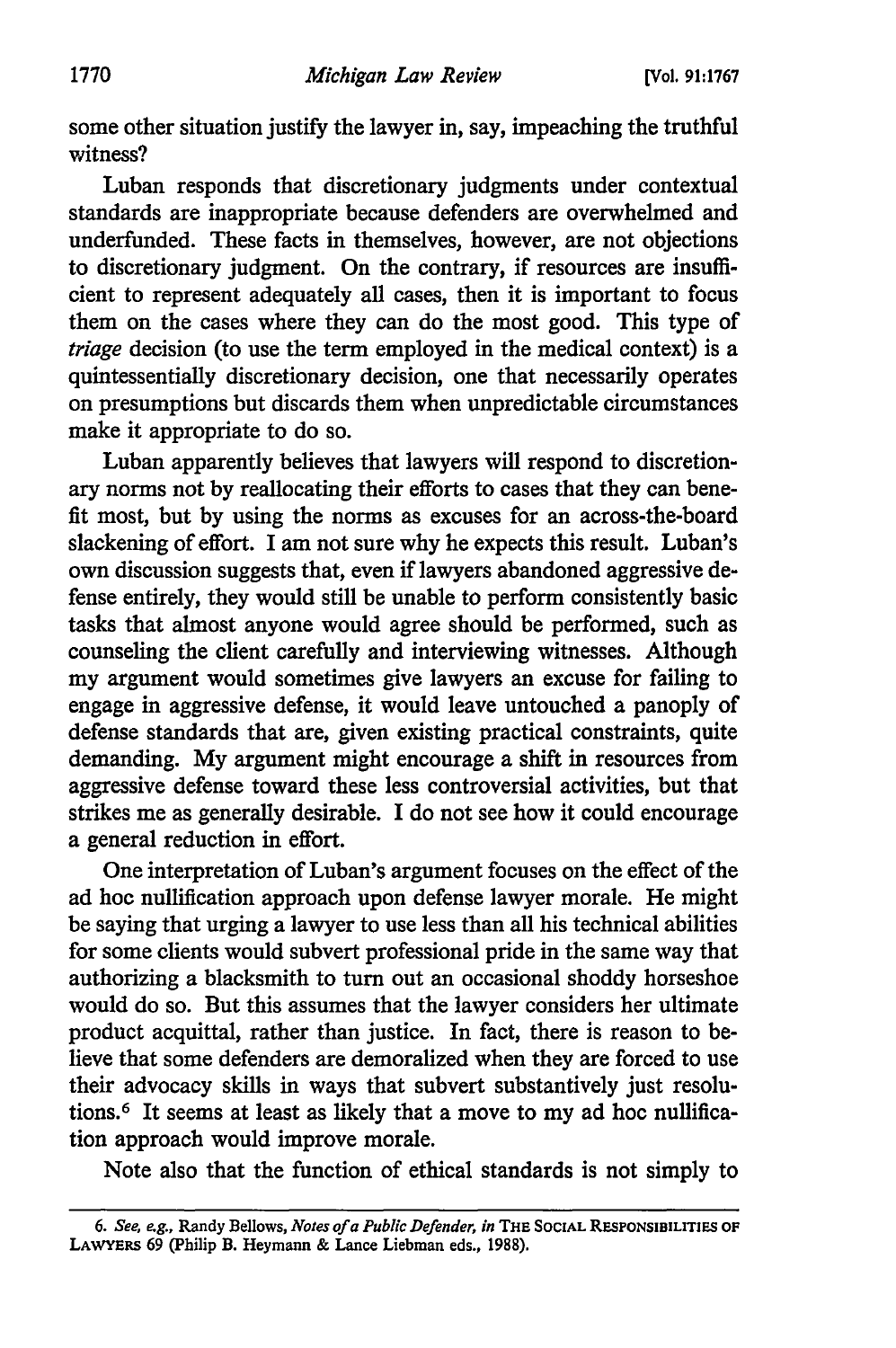accommodate existing dispositions but to constitute them. Defense lawyers' conceptions of what is worthwhile and satisfying about their work are shaped by the standards they are taught. Thus, to the extent Luban's argument is correct, it is partly self-fulfilling.

On another interpretation, Luban's claim might be that it is easier for supervisors or regulators to review or monitor defense lawyers when the standards are categorical than when they are contextual. This may be true, but the ease of review is purchased at the cost of reduced efficacy in the behavior being reviewed.<sup>7</sup> Whether it is worth making this trade-off depends on the quality of judgment of the defense lawyers under review. If they are capable of good contextual judgments, then the use of categorical standards that force them to take undesirable actions in order to facilitate review is very costly. Although we cannot know what the general quality of defense lawyers would be under a regime of ad hoc nullification, the use of contextual standards of performance is common in professional practice; indeed it is often spoken of as the hallmark of professional status. In the context of malpractice and ineffective assistance, standards of professional judgment and review are routinely assumed to be contextual.<sup>8</sup> Finally, monitoring difficulties do not explain why a blanket requirement of aggressive defense should be preferred to a blanket prohibition of it.

#### IV. PRACTICAL IMPORTANCE

Many of the facts Luban cites about the shoddiness of defense practice suggest that the issue of aggressive defense is academic, since few defense lawyers have the energy, resources, or competence to engage in such tactics even where they believe them warranted. Certainly these facts support the claim that several defense lawyers have made in response to drafts of my article that the real problem is not aggressive defense but insufficiently aggressive defense; most defendants do not get even the attention and effort to which they would be entitled under far more conservative theories of defense.

This is an important point. But the importance of the issue of aggressive defense does not depend only on current practices. It is also relevant to how we assess the system for the purposes of reform and

<sup>7.</sup> See my critique of the use of categorical standards to facilitate monitoring and review in the context of welfare administration, William H. Simon, *Legality, Bureaucracy, and Class in the Welfare System,* 92 YALE L.J. 1198 (1983).

<sup>8.</sup> *See* Strickland v. Washington, 466 U.S. 668, 688-89 (1984) (refusing to formulate categorical standards to define effective assistance of counsel under the Sixth Amendment: "No particular set of detailed rules for counsel's conduct can satisfactorily take account of the variety of circumstances faced by defense counsel or the range of legitimate decisions regarding how best to represent a criminal defendant.").